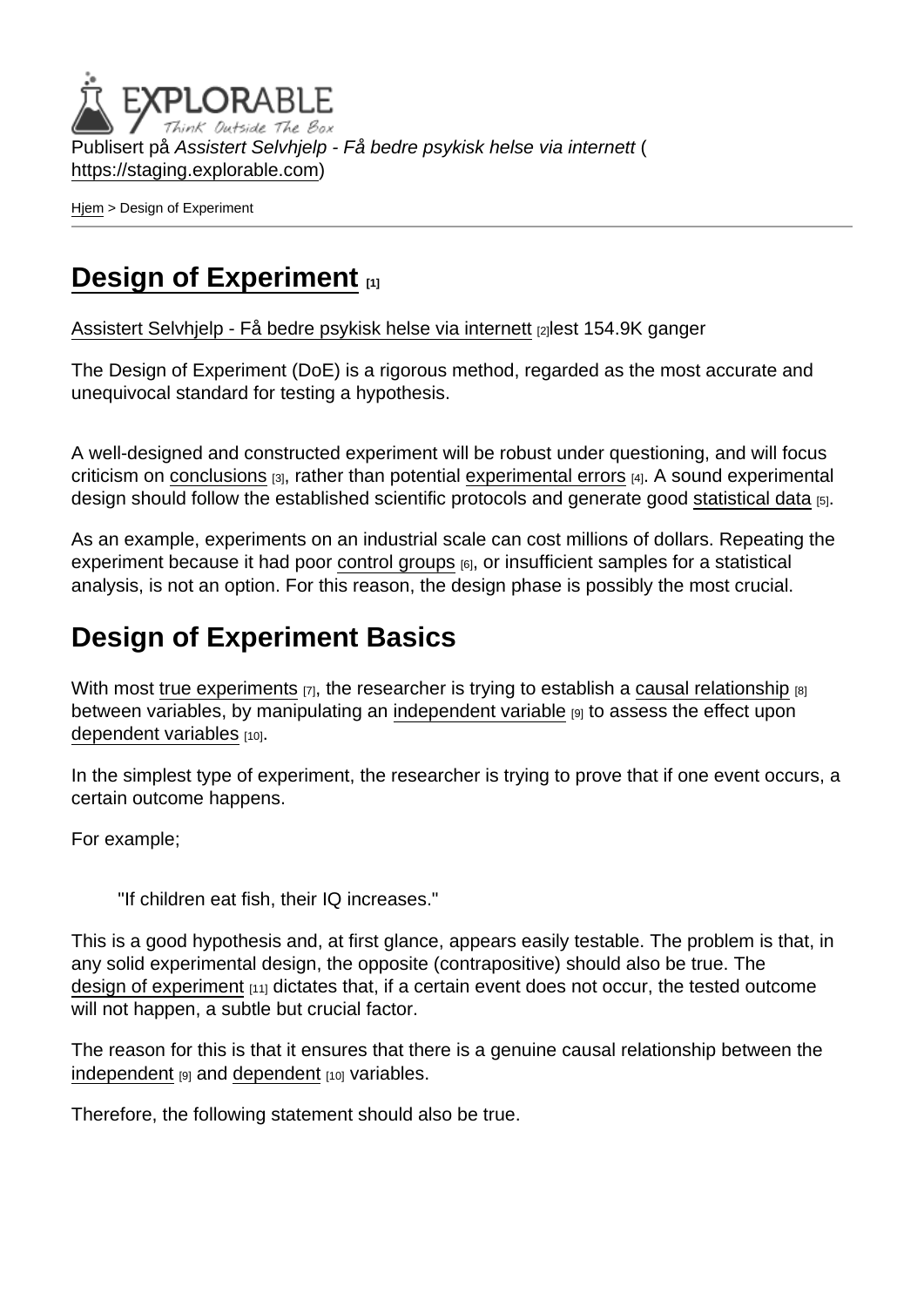"If children do not eat fish, then their IQ will not increase."

The first statement is fairly easy to study, relying upon feeding children varying amounts of fish, and measuring their IQ.

However, it is much more difficult to [test](https://staging.explorable.com/testability)  $_{[12]}$  the second statement. The only way to test it properly is not to feed the children fish. It is impossible to use the same children, so a compromise must be reached, and the researcher must use two different groups of children.

The problem is that it is impossible to have two identical groups, and the Design of Experiment must take this into account. The researcher must understand that there are always going to be differences between the groups

This is why a solid experimental design should have extremely strong [controls](https://staging.explorable.com/controlled-variables) [13], and meticulous [operationalization](https://staging.explorable.com/operationalization)  $[14]$ . Random groups are the best way of ensuring that the groups are as identical as possible.

In the fish example, all of the children could eat the same diet, but the tested group could be given extra fish supplements. [Randomizing the groups](https://staging.explorable.com/simple-random-sampling) [15] tries to balance out the differences between individuals, and also removes any potential experimental [bias](https://staging.explorable.com/research-bias) [16].

## Internal vs. External Validity

The second problem is that you have no idea whether other factors could influence the result.

Obviously, it is [unethical](https://staging.explorable.com/ethics-in-research)  $[17]$  to starve children, but other foods could have a [significant](https://staging.explorable.com/significance-test)  $[18]$ influence upon IQ.

It is difficult to monitor what food the children are eating at home, leading to a potential [confounding variable](https://staging.explorable.com/confounding-variables) [19].

In addition, children from different schools may have a varying quality of teaching, potentially influencing the [results](https://staging.explorable.com/statistically-significant-results) [20].

These are just some of the factors potentially affecting the [experiment](https://staging.explorable.com/conducting-an-experiment)  $[21]$ , and any design of experiment must try to filter out the true results from the experimental 'noise'.

In an ideal '[True Experiment](https://staging.explorable.com/true-experimental-design)  $[7]$ ' situation, you would lock all of the children in a laboratory, subjecting them all to the same conditions. The researcher could then ensure that all variables are [controlled](https://staging.explorable.com/controlled-variables) [13], except for the independent variable, eating fish.

However, apart from being unethical, this places false restrictions upon the children. The researcher is trying to establish whether eating fish is beneficial to children's intelligence, so that they can advise parents and teachers about diet.

The real world is very different from the laboratory, and it would be dangerous to [extrapolate](https://staging.explorable.com/what-is-generalization) [22] the results from laboratory-based research to encompass all of the children in the world. The [external validity](https://staging.explorable.com/external-validity)  $[23]$  would have been sacrificed for [internal validity](https://staging.explorable.com/internal-validity)  $[24]$ .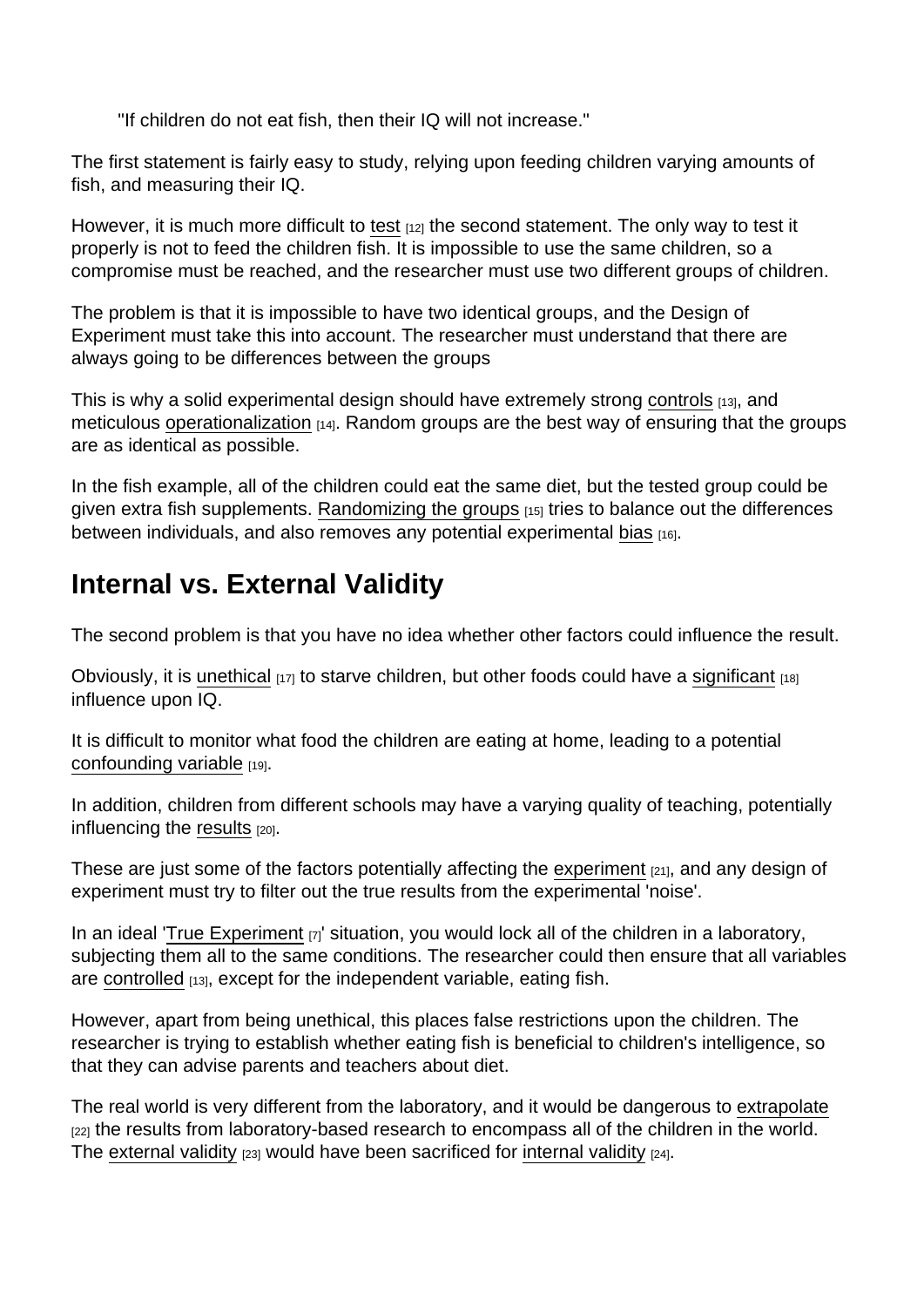Design of Experiment, especially in the life sciences, usually involves finding the correct balance between internal and external validity, using judgment and experience.

Of course, complete perfection in an experiment is almost impossible, because time, resources and unknown factors will always play a significant role. The main point is that the experimental design should strive towards this goal.

The Design of Experiment is also influenced by the specific field of science. Physical sciences rarely have to consider ethics or random fluctuations; one lump of iron, for a chemistry experiment, is usually similar to another. Children, by contrast not only vary from each other but can rapidly change their behavior, in a few moments.

## Physical Sciences vs. Life Sciences

Physics and chemistry, for example, are always going to facilitate more accurate designs than the life sciences. This is one of the reasons why there are two levels of significance; if p had to be < 0.01 (under 1% chance that the effect is due to coincidences), a biological experiment would never produce results.

To summarize, Design of Experiment is an ideal, a 'Gold Standard' towards which scientists should aspire, ensuring that any variations within an experiment are minimized.

With life and behavioral sciences, this is difficult to achieve, especially in artificial laboratory conditions, which may influence behavior and risk external validity. As long as a researcher justifies and assesses the effects of any deviation from the method, external and internal validity will not be compromised.

This difficulty is one of the reasons why behavioral sciences use [quasi-experimental methods](https://staging.explorable.com/quasi-experimental-design)  $[25]$ , and [case studies](https://staging.explorable.com/case-study-research-design)  $[26]$ , because Design of Experiment is all but impossible.

Kilde URL: https://staging.explorable.com/design-of-experiment

Lenker

- [1] https://staging.explorable.com/design-of-experiment
- [2] https://staging.explorable.com/en
- [3] https://staging.explorable.com/drawing-conclusions
- [4] https://staging.explorable.com/type-I-error
- [5] https://staging.explorable.com/statistical-data-sets
- [6] https://staging.explorable.com/scientific-control-group
- [7] https://staging.explorable.com/true-experimental-design
- [8] https://staging.explorable.com/correlation-and-causation
- [9] https://staging.explorable.com/independent-variable
- [10] https://staging.explorable.com/dependent-variable
- [11] http://en.wikipedia.org/wiki/Experimental\_design
- [12] https://staging.explorable.com/testability
- [13] https://staging.explorable.com/controlled-variables
- [14] https://staging.explorable.com/operationalization
- [15] https://staging.explorable.com/simple-random-sampling
- [16] https://staging.explorable.com/research-bias
- [17] https://staging.explorable.com/ethics-in-research
- [18] https://staging.explorable.com/significance-test
- [19] https://staging.explorable.com/confounding-variables